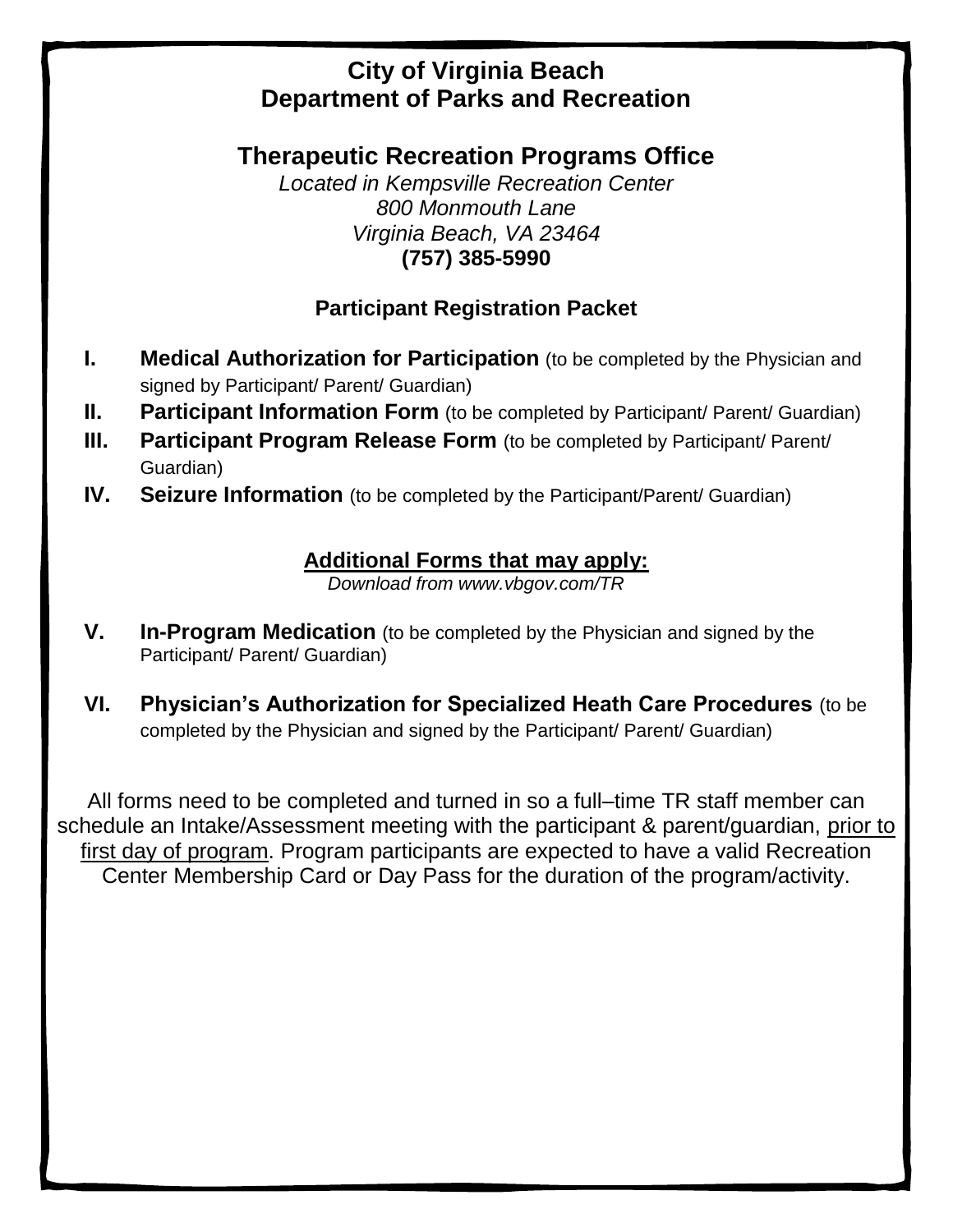### **Virginia Beach Department of Parks and Recreation Therapeutic Recreation Programs Behavioral and Disciplinary Guidelines**

Participants will be supervised at all times. Behavior and discipline of participants will be dealt with on an individual basis. We reserve the right to remove a participant at any time if his/her behavior is a danger to themselves, other participants, staff or the overall safety and liability of the program.

The nature of our programs is to enhance skill development, leisure education and recreation participation in a recreational setting. Programs are not designed to provide intensive behavioral supports. Participants will be expected to follow the rules of the program and manage their behavior with minimal staff intervention.

Participants will be aided and encouraged to participate in activities while in program. At no time will a participant be forced to participate in an activity. If the participant doesn't have the desire to participate, then the appropriateness of the program will be evaluated.

If a behavior begins to occur on a regular basis, a supervisor will meet with the staff, participant and parent/guardian to develop strategies for success. If a participant's behavior is severe, to include, but not limited to,

- *Physical Assault (to self or others)- hitting, kicking, spitting at/on, choking, pinching*
- *Sexual Assault (i.e.- exposure/touching self or others)*
- *Verbally Abusive or Bullying Behaviors- name calling, verbal threats or attempts to intimidate*

the participant will be removed from the activity and the parent/guardian will be contacted and asked to pick-up the participant **immediately**. The participant will be *suspended for the remainder of the day and the next day*. If this behavior occurs again, a meeting with the parent/guardian will be held to discuss the appropriateness of the program for the participant, and possible removal from program.

All Full-Time Therapeutic Recreation Staff are trained and certified in The Mandt System®, a Nationally recognized training program that provides human service agencies with skills and strategies for de-escalating, resolving, and preventing conflict, aggression, and violence between people within agencies and their programs. Put simply, our goal is to: keep interactions between people from becoming incidents, keep incidents from becoming crises, and deescalate crises as quickly and safely as possible. We strive to build healthy relationships in our programs. If participants become a danger to themselves or others while in Therapeutic Recreation programs, it may be necessary for staff trained in the Technical level of Mandt training to utilize physical restraint techniques to protect the participant and others who are judged to be in danger.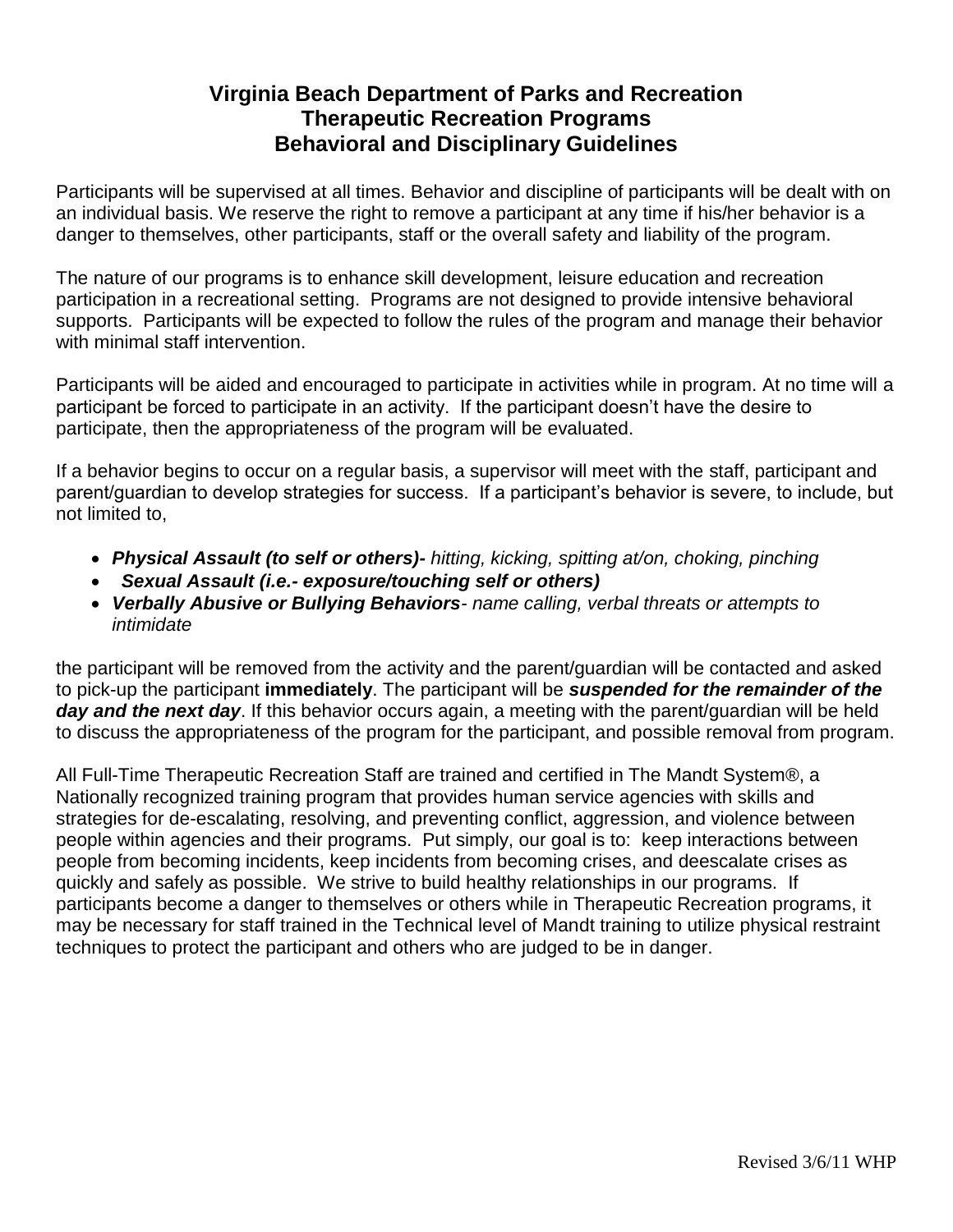### Virginia Beach Department of Parks and Recreation Therapeutic Recreation Programs Medical Authorization for Participation

FRONT PAGE To Be Completed Carefully By Participant's, Parent(s) or Legal Guardian(s) SECOND PAGE By Participant's Physician

| Name:                                                                                                  |            | Date of Birth: | Today's Date                                                                                        |            |           |
|--------------------------------------------------------------------------------------------------------|------------|----------------|-----------------------------------------------------------------------------------------------------|------------|-----------|
|                                                                                                        |            | <b>History</b> |                                                                                                     |            |           |
|                                                                                                        | <b>YES</b> | N <sub>O</sub> |                                                                                                     | <b>YES</b> | <b>NO</b> |
| 1. Have you ever had surgery?                                                                          | $\Box$     | $\Box$         | 13. Have you had high blood<br>pressure or high cholesterol?                                        | $\Box$     | $\Box$    |
| 2. Have you ever had a seizure?                                                                        | $\Box$     | $\Box$         | 14. Have you ever been told you                                                                     | $\Box$     | $\Box$    |
| 3. Have you had a seizure within<br>the past year?                                                     | $\Box$     | $\Box$         | have a heart murmur?                                                                                |            |           |
| 4. Are you currently taking any<br>prescription or nonprescription<br>medications or using an inhaler? | $\Box$     | $\Box$         | 15. Has a physician ever denied<br>or restricted you participation<br>in sports for heart problems? | $\Box$     | $\Box$    |
| 5. Do you have any allergies?                                                                          | $\Box$     | $\Box$         | 16. Are you Diabetic?                                                                               | $\Box$     | $\Box$    |
| 6. Do you have asthma?                                                                                 | $\Box$     | $\Box$         | 17. Do you limit or carefully<br>control what you eat?                                              | $\Box$     | $\Box$    |
| 7. Have you ever had a rash or<br>hives develop from allergies?                                        | $\Box$     | $\Box$         | 18. Are you trying to gain or<br>lose weight?                                                       | $\Box$     | $\Box$    |
| 8. Do you have any current skin<br>problems? (itching, rashes, acne,<br>warts, blisters)               | $\Box$     | $\Box$         | 19. Have you ever had a head<br>injury or concussion?                                               | $\Box$     | $\Box$    |
| 9. Have you ever had head lice?                                                                        | $\Box$     | $\Box$         | 20. Have you ever had a sprain,<br>strain, or swelling after injury?                                | $\Box$     | $\Box$    |
| 10. Do you cough, wheeze, or<br>have trouble breathing during<br>or after activity?                    | $\Box$     | $\Box$         | 21. Do you wear protective eyewear,<br>such as goggles, helmet or a face<br>shield?                 | $\Box$     | $\Box$    |
| 11. Have you had any problems<br>with your eyes or vision?                                             | $\Box$     | $\Box$         | 22. Are there any medical conditions<br>prohibiting participation in gross<br>motor activities?     | $\Box$     | $\Box$    |
| 12. Are you heat or sunlight sensitive?                                                                | $\Box$     | $\Box$         | 23. FEMALES ONLY<br>Have you ever had a menstrual<br>period?                                        | $\Box$     | $\Box$    |
| Drug Allergies and Reactions:                                                                          |            |                |                                                                                                     |            |           |

Other Allergies:

I have read and understand this form and agree to adhere to any and all specific precautions recommended by the physician. I further agree that should the physical condition or medication of the aforementioned individual change in any way (i.e. hospitalization, re-diagnosis), I will immediately notify Therapeutic Recreation Programs Staff of Virginia Beach Department of Parks and Recreation and obtain a new form for the physician to complete. I will also review/update this form annually to verify that it currently reflects the physical condition of the individual. If no changes to the participant's condition occur, this form shall be renewed every 5-years and must include the physician's original signature.

\_\_\_\_\_\_\_\_\_\_\_\_\_\_\_\_\_\_\_\_\_\_\_\_\_\_\_\_\_\_\_\_\_\_\_\_\_\_\_\_\_\_\_\_\_\_\_\_\_\_\_\_\_\_\_\_\_\_\_\_\_\_\_\_\_\_\_\_\_\_\_\_\_\_\_\_\_\_\_\_\_\_\_\_\_\_\_\_\_\_\_\_\_\_\_\_\_\_

\_\_\_\_\_\_\_\_\_\_\_\_\_\_\_\_\_\_\_\_\_\_\_\_\_\_\_\_\_\_\_\_\_\_\_\_\_\_\_\_\_\_\_\_\_\_\_\_\_\_\_\_\_\_\_\_\_\_\_\_\_\_\_\_\_\_\_\_\_\_\_\_\_\_\_\_\_\_\_\_\_\_\_\_\_\_\_\_\_\_\_\_\_\_\_\_\_\_

Participant, Parent/Guardian Signature **Date** Date of Participant, Date Date

Annual Update (Staff complete in-person or via phone review by participant, parent/guardian) Signature and Date: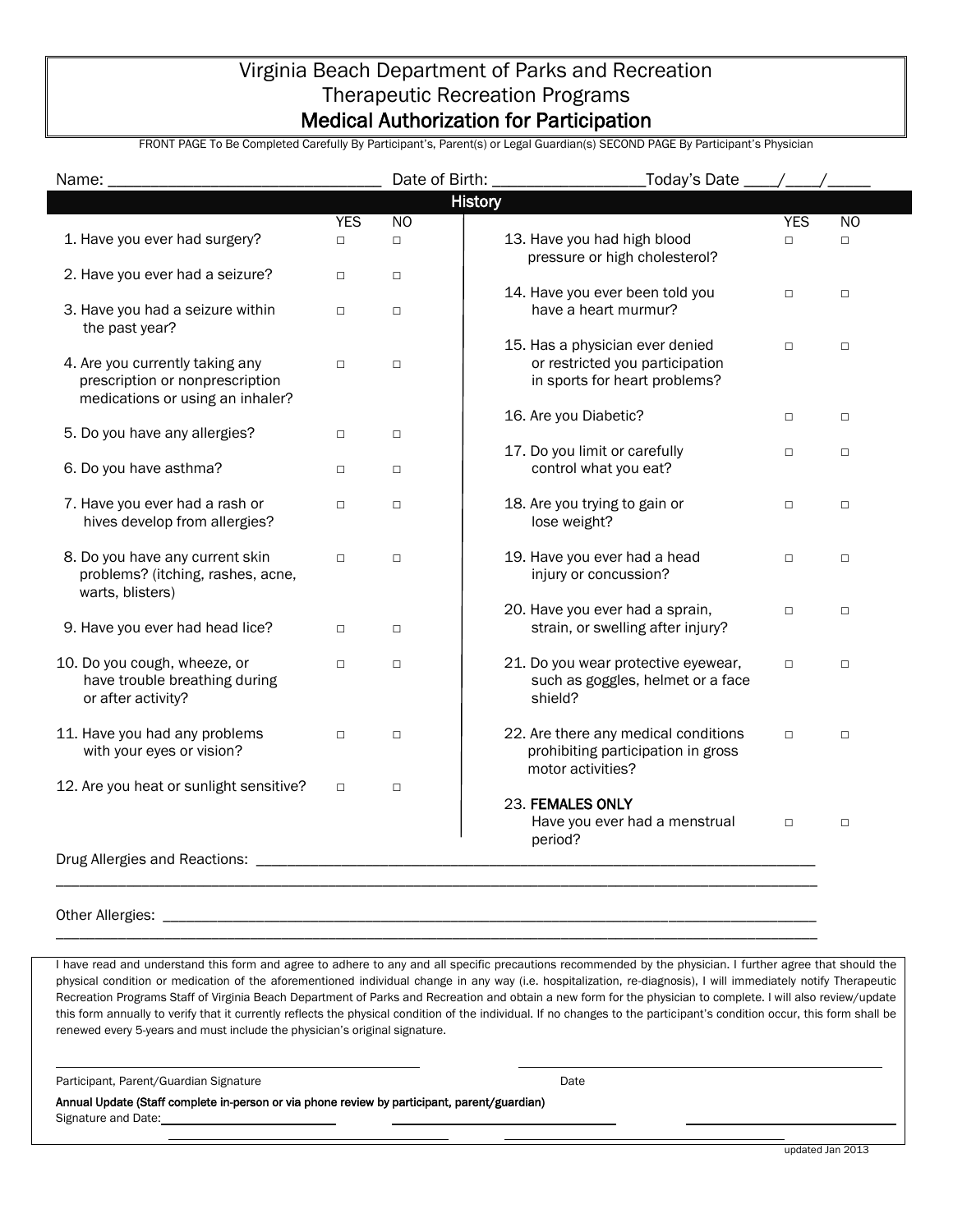|                      |                      |                                                     | Physical Evaluation<br>A qualified physician, nurse practitioner, or physician assistant must complete this page of the form prior to participation in Therapeutic Recreation Programs |                                 |                                                        |
|----------------------|----------------------|-----------------------------------------------------|----------------------------------------------------------------------------------------------------------------------------------------------------------------------------------------|---------------------------------|--------------------------------------------------------|
|                      |                      | Primary Diagnosis: University of Primary Diagnosis: |                                                                                                                                                                                        |                                 | Date of Dx $\_\_\_\_\_\_\_\_\_\_\_\_\_\_\_\_\_\_\_\_\$ |
|                      |                      |                                                     |                                                                                                                                                                                        |                                 |                                                        |
|                      |                      |                                                     |                                                                                                                                                                                        |                                 |                                                        |
|                      |                      |                                                     | Height: ______ft. ______ in. Weight: _____lbs. Blood Pressure: ____/_____<br>Vision: R 20/_____ L 20/_________ Corrected: Y / N Contacts: Y / N Glasses: Y / N                         |                                 | Pulse: _____bpm                                        |
| Abnormalities:       |                      | Describe:                                           | Abnormalities:                                                                                                                                                                         |                                 | Describe:                                              |
| $HEENT^{\ddagger}$ : | $\Box$ yes $\Box$ no |                                                     | Extremities:                                                                                                                                                                           | $\Box$ yes $\Box$ no            |                                                        |
| Pulmonary:           | $\Box$ yes $\Box$ no |                                                     | <b>Upper Extremities:</b><br>(ROM, Strength,<br>Stability)                                                                                                                             | $\Box$ yes $\Box$ no            |                                                        |
| Cardiovascular:      | $\Box$ yes $\Box$ no |                                                     | Lower Extremities:<br>(ROM, Strength,<br>Stability)                                                                                                                                    | $\Box$ yes $\Box$ no            |                                                        |
| Skin:                | $\Box$ yes $\Box$ no |                                                     | Neck/Back/Spine:                                                                                                                                                                       | $\Box$ yes $\Box$ no            |                                                        |
| Abdomen:             | $\Box$ yes $\Box$ no |                                                     | Range of Motion                                                                                                                                                                        | $\Box$ yes $\Box$ no            |                                                        |
| Genitalia:           | $\Box$ yes $\Box$ no |                                                     | Scoliosis                                                                                                                                                                              | $\overline{\Box}$ yes $\Box$ no |                                                        |

<sup>1</sup>Acronyms: HEENT: Head, Ears, Eyes, Nose, Throat

#### MEDICATIONS: Please include all medications currently taking:

| Name of Medication | Dosage | Time Administered | Purpose |
|--------------------|--------|-------------------|---------|
|                    |        |                   |         |
|                    |        |                   |         |
|                    |        |                   |         |
|                    |        |                   |         |
|                    |        |                   |         |

Summary of Findings (check and explain):

□ No conditions identified of concern to Therapeutic Recreation Program activities

Neuro: | □yes □no | 0ther: | □yes □no

□ Conditions identified that are important to Therapeutic Recreation Programs or physical activity (complete sections below and/or explain here):

 $\Box$  Restricted activity: (specify)

Does this individual have: (check all that apply): □ Shunts □ G-tube □ Insulin Pump □ Vagus Nerve Stimulator If checked please list any precautions:

Are braces, wheelchair, or other mobility devices used: (specify):

#### Examining Physician/Provider Contact Information

Therapeutic Recreation requires participant to obtain signed authorization from a physician for any program participation.

| Physician Name (Print): Physician Name (Print): | <b>Physician Signature:</b> |          | Date:   |                          |
|-------------------------------------------------|-----------------------------|----------|---------|--------------------------|
| Please write legibly or stamp:                  |                             |          |         |                          |
| Practice/Clinic Name:                           |                             | Address: |         |                          |
| Phone: (                                        | Fax:                        |          | E-mail: |                          |
|                                                 |                             |          |         | $\overline{\phantom{a}}$ |

updated Jan 2013

Physical Evaluation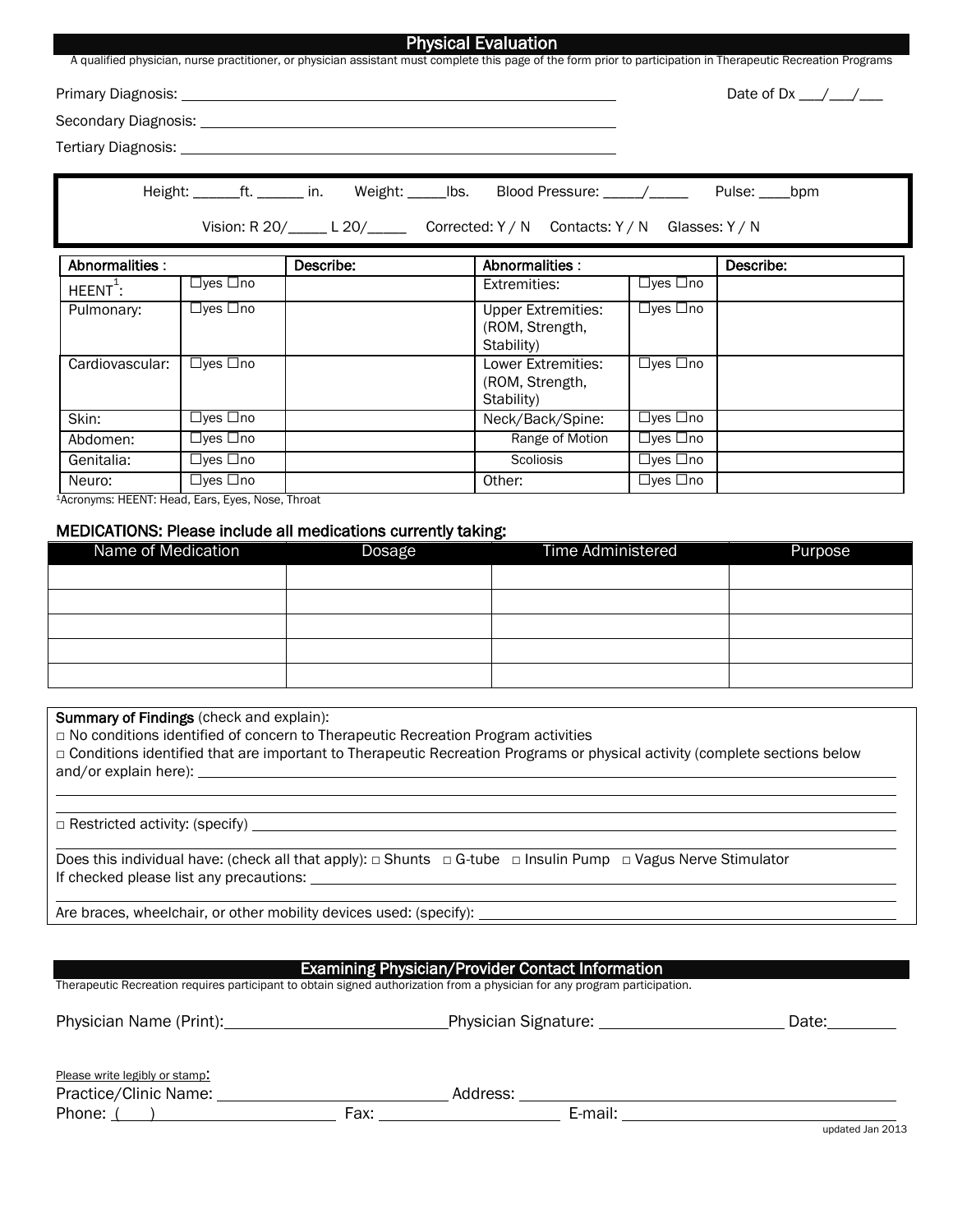#### Virginia Beach Department of Parks and Recreation Therapeutic Recreation Programs PARTICIPANT INFORMATION FORM

|                                                                                                                                                                                                                                                                                                                                                                                                                                                                                                                    |                                 |                          | $DOB$ ___/ ___/___     |
|--------------------------------------------------------------------------------------------------------------------------------------------------------------------------------------------------------------------------------------------------------------------------------------------------------------------------------------------------------------------------------------------------------------------------------------------------------------------------------------------------------------------|---------------------------------|--------------------------|------------------------|
|                                                                                                                                                                                                                                                                                                                                                                                                                                                                                                                    |                                 | Phone: _________________ |                        |
|                                                                                                                                                                                                                                                                                                                                                                                                                                                                                                                    |                                 |                          |                        |
| T-shirt size: Youth ______ (S, M, L, XL) Adult: ____ (S, M, L, XL, XXL)                                                                                                                                                                                                                                                                                                                                                                                                                                            |                                 |                          |                        |
|                                                                                                                                                                                                                                                                                                                                                                                                                                                                                                                    |                                 |                          |                        |
|                                                                                                                                                                                                                                                                                                                                                                                                                                                                                                                    |                                 |                          |                        |
| Home Phone: __________________                                                                                                                                                                                                                                                                                                                                                                                                                                                                                     | Work Phone: ___________________ |                          |                        |
|                                                                                                                                                                                                                                                                                                                                                                                                                                                                                                                    |                                 |                          |                        |
|                                                                                                                                                                                                                                                                                                                                                                                                                                                                                                                    |                                 |                          |                        |
| Work Phone: ___________________                                                                                                                                                                                                                                                                                                                                                                                                                                                                                    |                                 |                          |                        |
|                                                                                                                                                                                                                                                                                                                                                                                                                                                                                                                    |                                 |                          |                        |
|                                                                                                                                                                                                                                                                                                                                                                                                                                                                                                                    |                                 |                          |                        |
|                                                                                                                                                                                                                                                                                                                                                                                                                                                                                                                    |                                 |                          |                        |
| <b>EMERGENCY CONTACT</b><br>Relationship                                                                                                                                                                                                                                                                                                                                                                                                                                                                           | <b>Home Phone</b>               | <b>Work Phone</b>        | <b>Cell Phone</b>      |
| 1.                                                                                                                                                                                                                                                                                                                                                                                                                                                                                                                 |                                 |                          |                        |
| $\overline{2}$ .                                                                                                                                                                                                                                                                                                                                                                                                                                                                                                   |                                 |                          |                        |
| 3.                                                                                                                                                                                                                                                                                                                                                                                                                                                                                                                 |                                 |                          |                        |
| <b>Participant Release Authorization</b>                                                                                                                                                                                                                                                                                                                                                                                                                                                                           |                                 |                          |                        |
| Virginia Beach Parks and Recreation is authorized to release my child to the following individuals who may pick up my child from<br>the program. I understand that each authorized person must be at least 16 years old, and that my child will NOT be permitted to<br>leave the program with anyone not listed below. All authorized individuals will be required to show identification. My child may be<br>released to the following people (include yourself):<br><b>NAME</b><br>$1.$ $\overline{\phantom{a}}$ | PHONE #                         |                          | <b>RELATIONSHIP</b>    |
|                                                                                                                                                                                                                                                                                                                                                                                                                                                                                                                    |                                 |                          |                        |
| $\begin{array}{c}\n3. \begin{array}{c}\n2. \end{array} \\ \hline\n\end{array}$                                                                                                                                                                                                                                                                                                                                                                                                                                     |                                 |                          |                        |
|                                                                                                                                                                                                                                                                                                                                                                                                                                                                                                                    |                                 |                          |                        |
| <b>Photograph Release:</b>                                                                                                                                                                                                                                                                                                                                                                                                                                                                                         |                                 |                          |                        |
| I do hereby give permission for myself/child, __________________________________<br>publicity purposes while participating in programs provided by Virginia Beach Department of Parks and Recreation.                                                                                                                                                                                                                                                                                                              |                                 |                          | to be photographed for |
|                                                                                                                                                                                                                                                                                                                                                                                                                                                                                                                    |                                 |                          |                        |
|                                                                                                                                                                                                                                                                                                                                                                                                                                                                                                                    |                                 |                          |                        |

Please complete the areas thoroughly so that we can best meet the participant's needs.

Primary Diagnosis/Disability:

Secondary Diagnosis/Disability: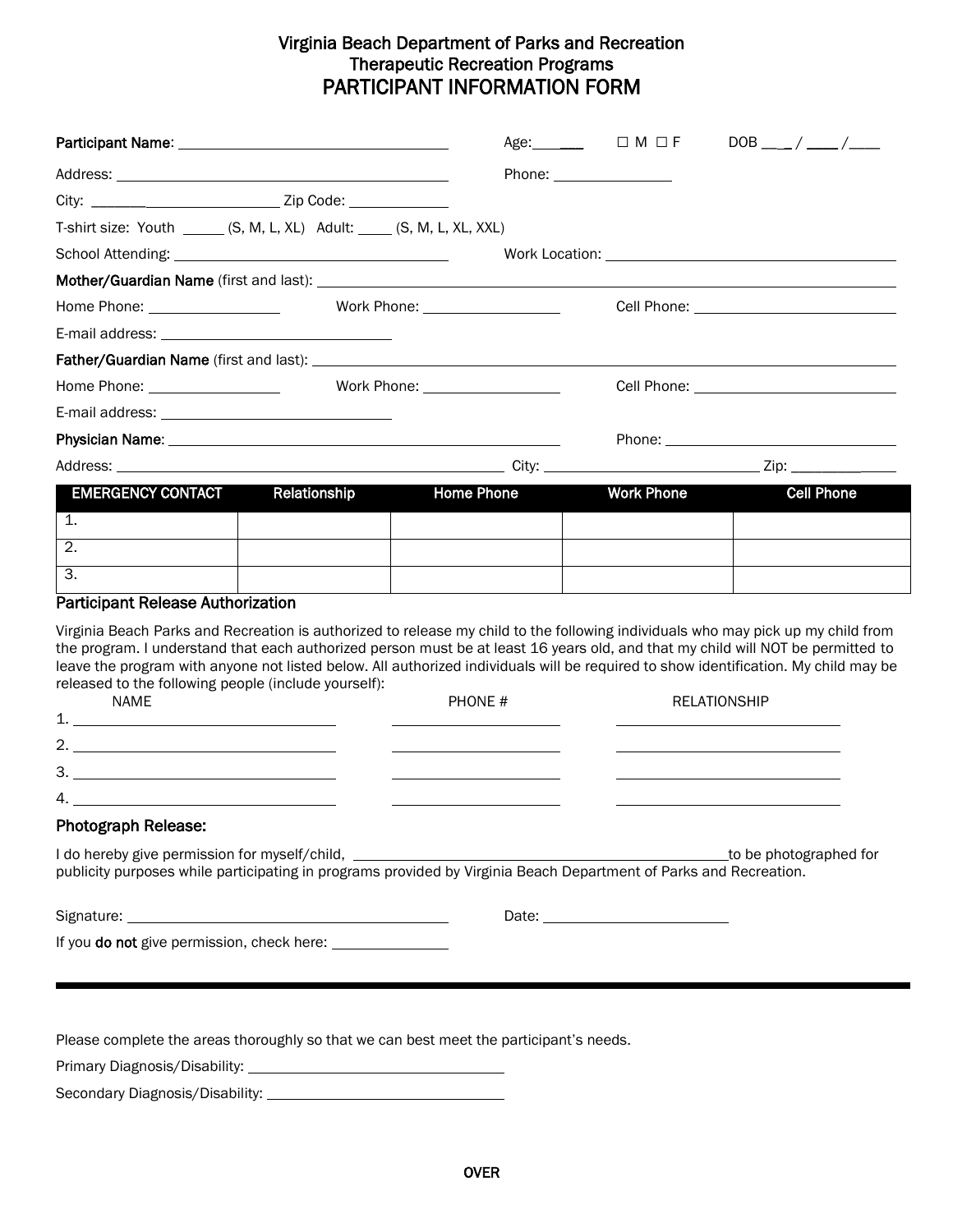#### Medication:

Does the participant take medication? □ Yes □ No If yes, please list name, dosage, times administered and purpose. If you need additional space, please attach a separate sheet of paper.

| <b>Current Medication(s)</b>                                              |                  | Dosage                     |                                  | <b>Times Administered</b>                                                                                | Purpose                                                                                                                                                                                                                        |
|---------------------------------------------------------------------------|------------------|----------------------------|----------------------------------|----------------------------------------------------------------------------------------------------------|--------------------------------------------------------------------------------------------------------------------------------------------------------------------------------------------------------------------------------|
|                                                                           |                  |                            |                                  |                                                                                                          |                                                                                                                                                                                                                                |
|                                                                           |                  |                            |                                  |                                                                                                          |                                                                                                                                                                                                                                |
|                                                                           |                  |                            |                                  |                                                                                                          |                                                                                                                                                                                                                                |
| <u> Allergies:</u><br>$\Box$ Yes $\Box$ No                                |                  | If yes, is it a:           |                                  | □ Drug Allergy Demon De Food Allergy                                                                     | □ Seasonal Allergy                                                                                                                                                                                                             |
|                                                                           |                  |                            |                                  |                                                                                                          |                                                                                                                                                                                                                                |
| Personal Care/Hygiene:                                                    |                  |                            |                                  |                                                                                                          |                                                                                                                                                                                                                                |
| Does the individual wear glasses? $\Box$ Yes $\Box$ No                    |                  |                            |                                  |                                                                                                          | Does the individual wear dentures? $\Box$ Yes $\Box$ No                                                                                                                                                                        |
|                                                                           |                  |                            |                                  | Does the individual wear incontinence products? (i.e. diapers, pull ups or depends) $\Box$ Yes $\Box$ No |                                                                                                                                                                                                                                |
|                                                                           | Independent      | <b>Requires Assistance</b> |                                  | If requires assistance, explain:                                                                         |                                                                                                                                                                                                                                |
| Dressing                                                                  | $\Box$           | $\Box$                     |                                  |                                                                                                          |                                                                                                                                                                                                                                |
| <b>Using Toilet</b>                                                       | $\Box$           | $\Box$                     |                                  |                                                                                                          |                                                                                                                                                                                                                                |
| Menstruation                                                              | $\Box$           | $\Box$                     |                                  |                                                                                                          |                                                                                                                                                                                                                                |
| Eating                                                                    | $\Box$           | $\Box$                     |                                  |                                                                                                          |                                                                                                                                                                                                                                |
| <b>Mobility:</b> (please check all that apply)                            |                  |                            |                                  |                                                                                                          |                                                                                                                                                                                                                                |
| □ Walks without Assistance                                                |                  | □ Wheelchair               |                                  | $\Box$ Cane(s)                                                                                           | □ Crutches                                                                                                                                                                                                                     |
| □ Walker                                                                  |                  |                            | □ AFO's/Braces                   |                                                                                                          |                                                                                                                                                                                                                                |
| <b>Communication:</b> (please check all that apply)                       |                  |                            |                                  |                                                                                                          |                                                                                                                                                                                                                                |
| □ Speaks fluently                                                         |                  | $\Box$ Reads               |                                  |                                                                                                          | □ Gestures/Leads/Guides                                                                                                                                                                                                        |
| □ Non-verbal                                                              |                  | $\Box$ Writes              |                                  |                                                                                                          | $\Box$ Sign Language                                                                                                                                                                                                           |
| □ Hearing Aids                                                            |                  |                            | $\Box$ Uses Words and/or phrases |                                                                                                          | □ Communication Board/Book                                                                                                                                                                                                     |
| <b>Environment / Safety Considerations:</b> (please check all that apply) |                  |                            |                                  |                                                                                                          |                                                                                                                                                                                                                                |
| □ Runner                                                                  |                  | □ Stays with Group         | □ Recognize Danger               |                                                                                                          | □ Does not Recognize Danger                                                                                                                                                                                                    |
| <b>Personality / Behaviors:</b> (please check all that apply)             |                  |                            |                                  |                                                                                                          |                                                                                                                                                                                                                                |
| $\Box$ Excitable                                                          | □ Passive        |                            | □ Friendly                       |                                                                                                          | $\Box$ Cooperative                                                                                                                                                                                                             |
| □ Stubborn                                                                | $\Box$ Active    |                            | $\Box$ Sensitive                 |                                                                                                          | □ Aggressive                                                                                                                                                                                                                   |
| □ Tantrums                                                                | $\Box$ Depressed |                            | $\Box$ Sociable                  |                                                                                                          | $\square$ Inquisitive                                                                                                                                                                                                          |
| <b>Swimming:</b> (please check all that apply)                            |                  |                            |                                  |                                                                                                          |                                                                                                                                                                                                                                |
| □ Cannot Swim                                                             | □ Enjoys Water   |                            |                                  | $\Box$ Swims Independently                                                                               | □ Must wear ear plugs in water                                                                                                                                                                                                 |
| □ Limited Ability                                                         | □ Fears Water    |                            |                                  | □ Deep Water Swimmer                                                                                     |                                                                                                                                                                                                                                |
| Program Information:                                                      |                  |                            |                                  |                                                                                                          |                                                                                                                                                                                                                                |
|                                                                           |                  |                            |                                  |                                                                                                          |                                                                                                                                                                                                                                |
|                                                                           |                  |                            |                                  |                                                                                                          |                                                                                                                                                                                                                                |
|                                                                           |                  |                            |                                  |                                                                                                          | Date: ____________________                                                                                                                                                                                                     |
|                                                                           |                  |                            |                                  |                                                                                                          | Date: the contract of the contract of the contract of the contract of the contract of the contract of the contract of the contract of the contract of the contract of the contract of the contract of the contract of the cont |
|                                                                           |                  |                            |                                  |                                                                                                          |                                                                                                                                                                                                                                |
|                                                                           |                  |                            |                                  |                                                                                                          |                                                                                                                                                                                                                                |
|                                                                           |                  |                            |                                  |                                                                                                          | Date: ___________________                                                                                                                                                                                                      |
|                                                                           |                  |                            |                                  |                                                                                                          |                                                                                                                                                                                                                                |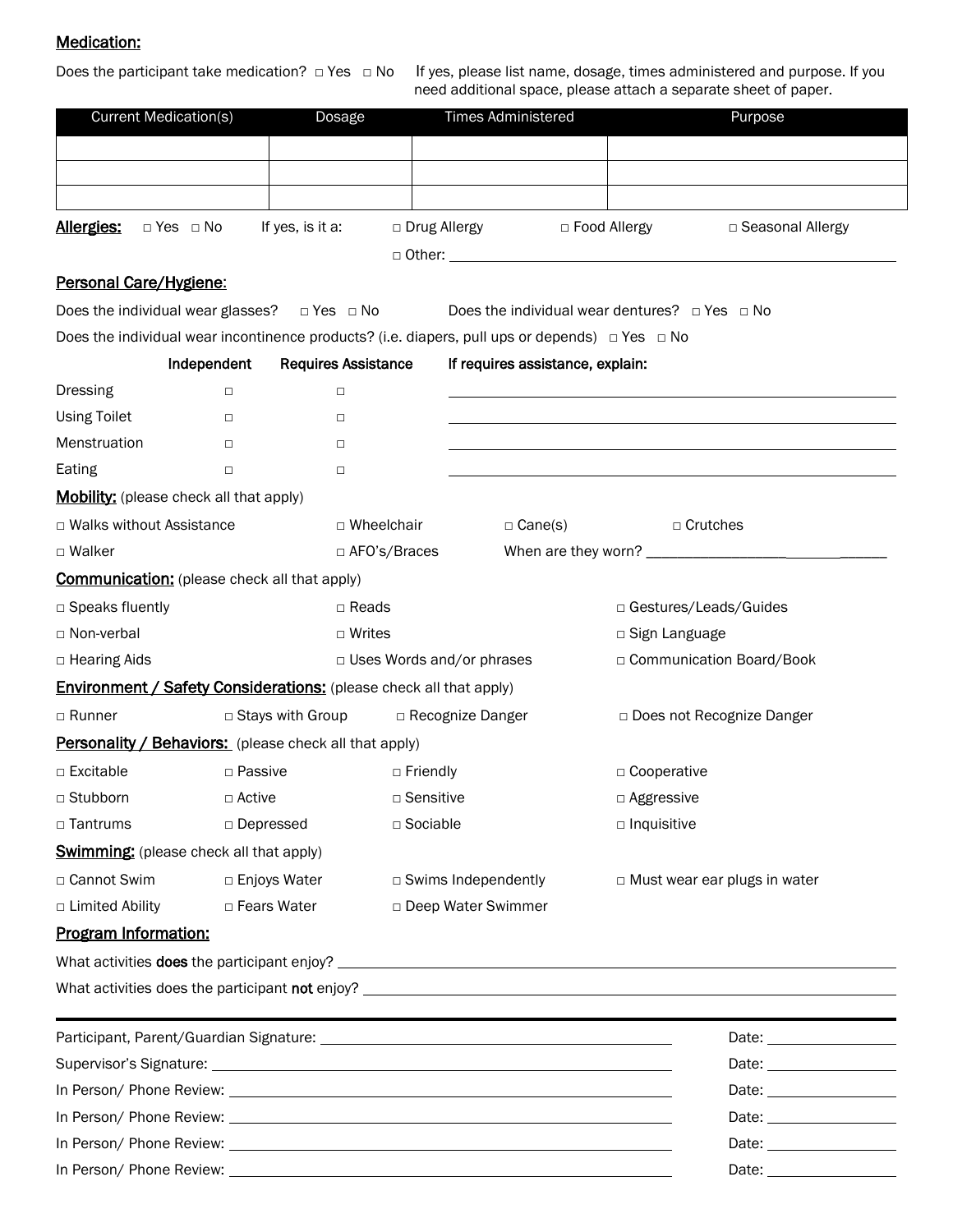#### **Virginia Beach Department of Parks and Recreation Therapeutic Recreation Programs Participant/Parent/Guardian Program Release Form**

#### **Participant Name**:

It is the policy of Virginia Beach Department of Parks and Recreation, Therapeutic Recreation Programs that all parents/guardians sign their participant both in/out of programs to ensure their safety.

If you choose to waive this policy, you will need to initial each level of permission you grant and sign below. By not initialing an area, you aren't granting permission for it to occur. This form will be reviewed on an annual basis or as needed with the participant/parent/guardian to ensure no changes are necessary.

### **Please choose one of the following options:**

### **Initials (Initial all that apply)**

\_\_\_\_\_1) I hereby give my permission for my son/daughter/ward to sign him/her self in and out of program and to:

\_\_\_\_\_ Wait in the lobby of the recreation center

Use the recreation center's amenities/program areas (i.e.- pool, game-room, adult lounge)

**Enter/Exit the building to the parking lot of the recreation center** 

\_\_\_\_\_ Walk to/from the program (from home, to home)

\_\_\_\_\_ Use independent transportation (i.e- driving themselves, using Handi-Ride or Taxi)

2) I decline to release my son/daughter/ward and I will sign them in/out of programs

3) I am my own guardian and accept risk and responsibility for signing in/out of program

I do hereby assume the risks of possible accidental physical injuries that my son/daughter/ward may suffer while participating in this activity and release from any and all liability or cause of action, the City of Virginia Beach, its employees and volunteers. This release shall be null and void for injuries resulting from the sole gross negligence of the City of Virginia Beach or its employees or volunteers.

| Participant/Parent/Guardian Signature                                                                                                                                                                                          | Date  |  |  |
|--------------------------------------------------------------------------------------------------------------------------------------------------------------------------------------------------------------------------------|-------|--|--|
| <b>Recreation Therapist's Signature</b>                                                                                                                                                                                        | Date: |  |  |
| Phone Review/In-Person Review: Network and the Contract of the Contract of the Contract of the Contract of the                                                                                                                 |       |  |  |
| Phone Review/In-Person Review: Newsletter and the series of the series of the series of the series of the series of the series of the series of the series of the series of the series of the series of the series of the seri |       |  |  |
| Phone Review/In-Person Review: Newsletter and the control of the control of the control of the control of the control of the control of the control of the control of the control of the control of the control of the control |       |  |  |
|                                                                                                                                                                                                                                |       |  |  |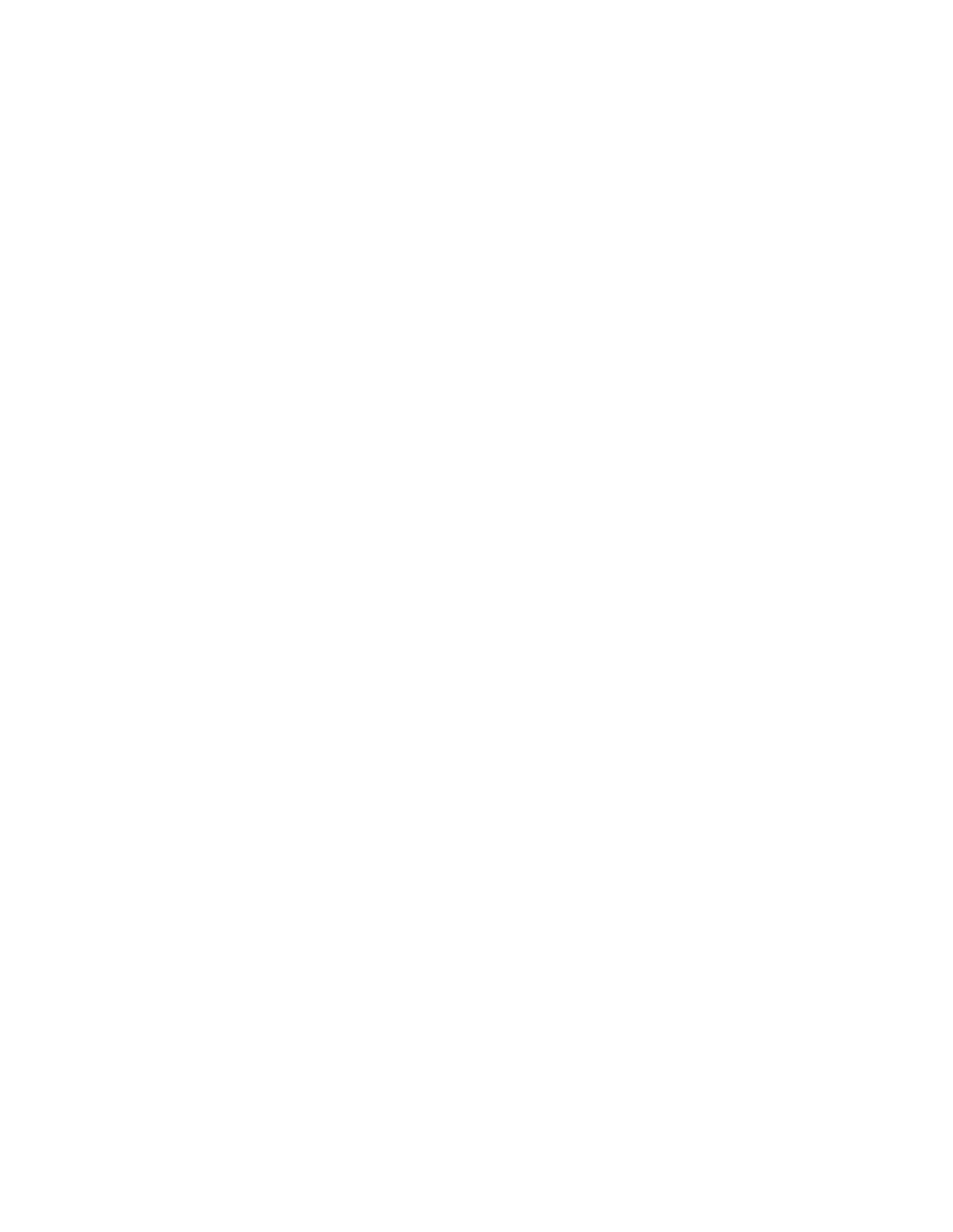#### Virginia Beach Department of Parks and Recreation Therapeutic Recreation Programs SEIZURE INFORMATION

name: Completed By: example of the Completed By:

Instructions to Parent or Guardian: To better serve the participant we must be aware of their seizure activity. Please check the areas that apply to typical seizure activity.

| <b>MENTAL STATUS</b>      | $(\sqrt{})$ ALL THAT APPLY | <b>COMMENTS</b> |
|---------------------------|----------------------------|-----------------|
| <b>UNCHANGED</b>          |                            |                 |
| DREAMLIKE                 |                            |                 |
| <b>VACANT</b>             |                            |                 |
| <b>UNCONSCIOUS</b>        |                            |                 |
| <b>MUSCLE TONE CHANGE</b> |                            |                 |
| RIGID; WHOLE BODY         |                            |                 |
| RA- RL- LA- LL (ENTER RA) |                            |                 |
| <b>LIMP</b>               |                            |                 |
| <b>FALLS DOWN</b>         |                            |                 |
| <b>MOVEMENT</b>           |                            |                 |
| JERKS; WHOLE BODY         |                            |                 |
| RA- RL- LA- LL (ENTER RA) |                            |                 |
| <b>JACKKNIVES</b>         |                            |                 |
| PURPOSEFUL MOVEMENT       |                            |                 |
| <b>HEAD DROP</b>          |                            |                 |
| <b>COLOR</b>              |                            |                 |
| <b>FLUSHED</b>            |                            |                 |
| PALE                      |                            |                 |
| <b>BLUISH</b>             |                            |                 |
| <b>MOUTH</b>              |                            |                 |
| <b>SALIVATES</b>          |                            |                 |
| <b>CHEWS</b>              |                            |                 |
| SWALLOWS                  |                            |                 |
| <b>SMACKS LIPS</b>        |                            |                 |
| <b>CRIES</b>              |                            |                 |
| <b>TALKS</b>              |                            |                 |
| <b>SPHINCTER</b>          |                            |                 |
| <b>URINATES</b>           |                            |                 |
| <b>DEFECATES</b>          |                            |                 |